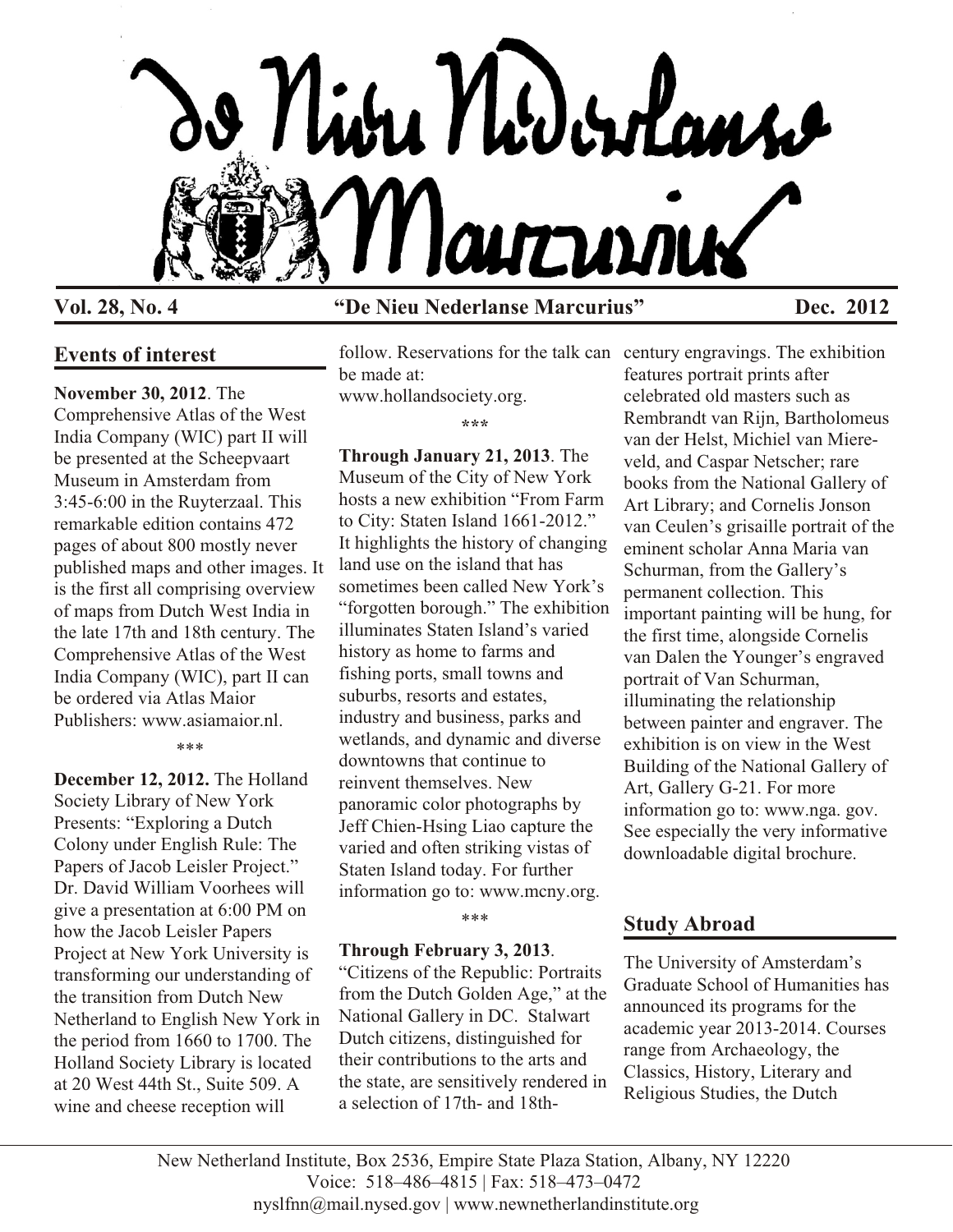Golden Age, to Linguistics, which course has been ranked the best in Europe for two years in a row. Courses are given in English. For more information go to: www.gsh. uva.nl.

# **FYI**

Eline Jongsma and Kel O'Neill, two young Dutch/American filmmakers, have documented the unintended consequences of Dutch colonialism in Asia, Africa and South America. This project - Empire - resulted in a series of documentaries among which is Migrants. Migrants is made under the auspices of the Mutual Cultural Heritage Team of the Dutch Nationaal Archief and financed by the Dutch Ministry of Culture. The Empire project will be presented at the International Documentary Festival Amsterdam (IDFA). The documentary is remarkable in its subjects, and shows sometimes intimate portraits of individuals whose life in one way or the other is connected to the Netherlands. In the jungle of Brazil for instance, the filmmakers went to the former Dutch colony Holanda in de state Espírito Santo. Many inhabitants are fair-haired and speak a strange mix of Portuguese and Dutch. Their ancestors once took the risk of leaving their homeland and settling in Brazil in search for a better life. They didn't succeed; their descendants now live in poor conditions. Before this project Jongsma and O'Neill made similar documentaries on intangible remnants of the Dutch presence in modern-day India, Indonesia, Sri Lanka and South Africa. These

documentaries will also be on view at the festival. [ed. note: the festival cited above ran from Nov. 16-25, too late for the newsletter]

For the latest updates, follow Empire on facebook.

**\*\*\***

Kalmar Nyckel Foundation 2013 Lecture Series "375 years on the Delaware: New Sweden Past and Present"

**January 31st** "Finding Fort Christina — Archaeology Matters!" Thursday, 6:00-8:30 pm by Dr. Edward Harris, Director and Archaeologist, Bermuda Maritime Museum and Craig Lukezic, Archaeologist for the State of Delaware;

**February 24 th** "Delaware's First Corporate Takeover — The Dutch and the Swedes in a 17th-Century Battle for Business" Sunday, 4:00-6:30 pm by Dr. Charles Gehring, Director and Translator, New Netherland Research Center; **May 9th** "Royal Ship *Kronan* — Swedish Naval Power in the 17th Century" Thursday, 6:00-8:30 pm by Lars Einarsson, *Kronan* Project Director, Kalmar Läns Museum, Sweden.

Chase Center on The Riverfront, Wilmington. Price: \$12.00 in advance, \$8.00 for Members, \$15.00 at the Door. www.kalmarnyckel.org.

### **Publications**

*New Netherland in a Nutshell* by Firth Haring Fabend. was produced in response to constant requests for a concise history of the former

Dutch colony. Dr. Fabend's beautifully illustrated book draws on decades of research by historians, archaeologists, and linguists affiliated with the NNRC. Russell Shorto writes: "For anyone seeking to answer the question, 'What was New Netherland?' this little volume is a handy, richly packed resource. It gives you the background, the actors, the action, and the legacy. In clear prose, it covers a lot of history in a few pages." The NNI is pleased to offer this immensely enjoyable and readable book in both hardcover and paperback: \$25.95/\$17.95. For P&H add \$3.99 and \$2.00 for each additional book. Please make check or money payable to the New Netherland Institute. Order by mail at 222 Madison Ave. Room 10D45, Albany, NY 12230; or order online via PayPal at: www.newnetherland institute.org.

**\*\*\***

The latest issue of *De Halve Maen, Journal of the Holland Society of New York*, Fall 2012 contains a must read article by Frans Blom and Henk Looijesteijn. Both authors presented papers at the 2011 NN Seminar in Delaware, one on selling the South River the other on settling it. "A Land of Milk and Honey: Colonial Propaganda and the City of Amsterdam, 1656- 1664" combines both papers in a masterful description of Amsterdam's role in promoting their New World colony of Nieuwer Amstel on the Delaware and the city's enlightened attitude to settlement based on freedom and equality. For information on access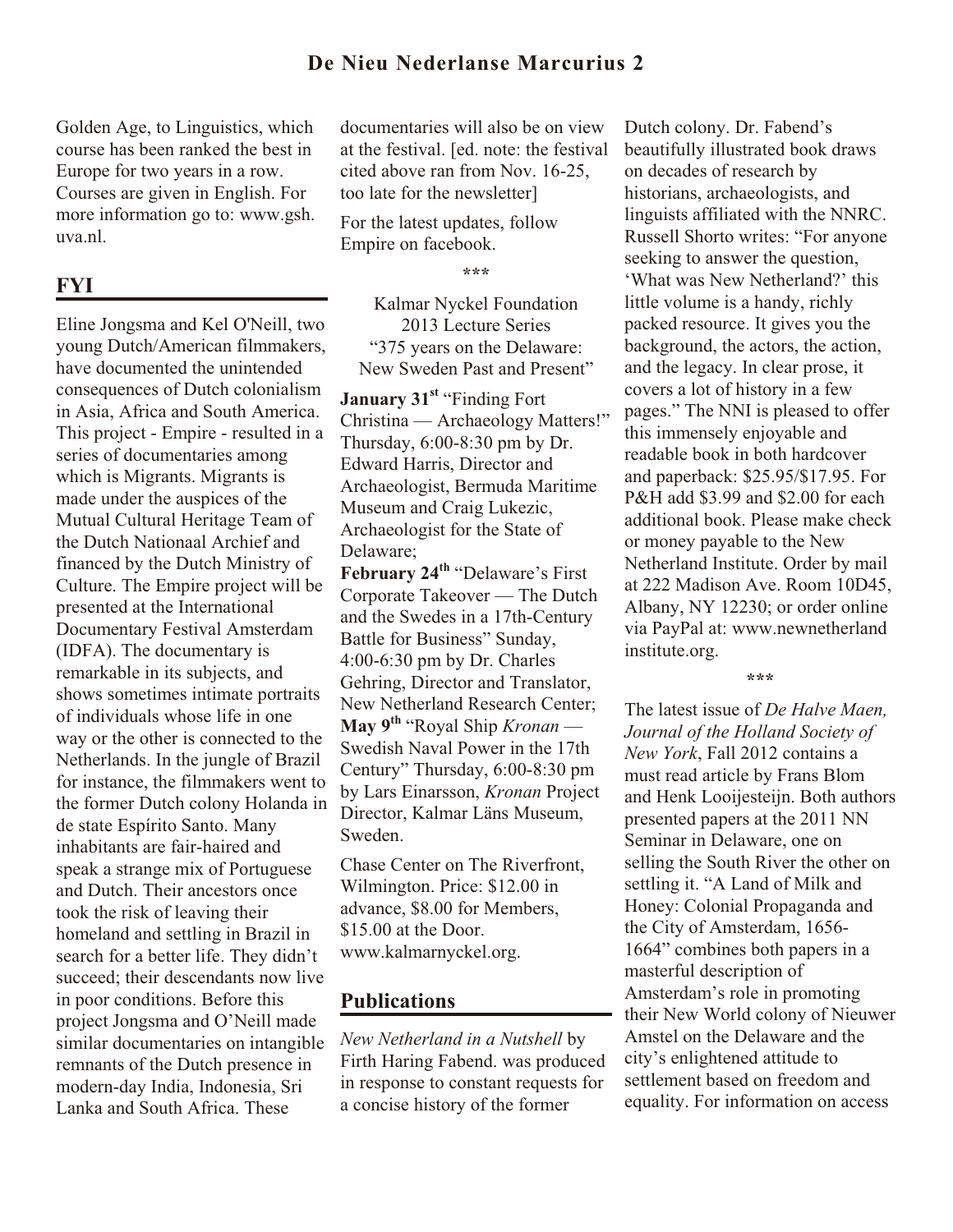# **De Nieu Nederlanse Marcurius 3**

to the publication, go to: www. hollandsociety.org.

\*\*\*

For those readers interested in 17th-c shipbuilding consider the following:

#### *The Ships of Abel Tasman* by Ab Hoving en Cor Emke

As described in his preserved extract-journal, Abel Tasman had two ships under his command during his memorable voyage to the mysterious 'Southland' in 1642: the yacht 'Heemskerck' and the fluyt 'Zeehaen'. According to historian Peter Sigmond, head of the department of Dutch History of the Amsterdam Rijksmuseum, these ships can be placed in the same rank as ships like the 'Santa Maria', the 'Golden Hind' and the 'Endeavour'. Ab Hoving, head of the restoration department working for Sigmond, built models of these ships. Cor Emke has recorded the entire (experimental) building process on cad drawings. These drawings are not only printed but also recorded on cd-rom. This cd-rom enables the model builder to examine and print each part of the ship in a scale selected by himself. In the book to which the cd-rom belongs, Peter Sigmond describes the historical background of Tasman's expedition. Original illustrations from Tasman's journal, and paintings and pictures of yachts and fluyts illustrate the narrative. The book also offers an analysis of seventeenth-century shipbuilding; an account of how the models were built; a typology of the ships Tasman sailed with and a lot of

information from which anyone interested can make his own choice in order to construct his model.

This book can be ordered directly from Verloren Publishers at: www.verloren.nl, or you can email an order at: bestel@verloren.nl. Verloren makes it easy to do as it uses PayPal which takes care of the currency conversion.

# **Call for proposals**

The Program Committee for the 2013 Conference on New York State History to be held at the New York State Historical Association in Cooperstown on June 6-8, 2013 is now seeking proposals.

Presentations may consider any aspect of New York State's History. To mark the Civil War sesquicentennial, proposals are also being solicited for one set of sessions that examines aspects of the New York City draft riots of July 1863.

Presentation formats may include: • Presentation sessions (Chair and 3 presenters; 75 minutes) • Panel/Roundtable discussion sessions (Chair/Moderator and 3-4 panelists; 75 minutes) • Workshops and practical sessions (Workshops 3-5 hours; practical sessions 75 minutes) • Individual presentations (25)

minutes)

Preference will be given to full session proposals. Presenters are encouraged to take a dynamic approach, including the use of visual and audio aids, audience participation, and discussions, rather than solely reading a paper.

All proposals must be received by January 7, 2013 at 5:00 PM. The Program Committee will meet to consider proposals in mid-January. Applicants will be notified immediately thereafter.

What to submit:

• Completed proposal form, including description of no longer than 300 words

• Include a brief discussion of sources, methodology, and argument.

Proposal forms are downloadable at: www.nysha.org/nysha\_0

The Conference on New York State History is an annual meeting of academic and public historians, librarians and archivists, educators, publishers, and other interested individuals who come together to discuss topics and issues related to the people of New York State in historical perspective and to share information and ideas regarding historical research, programming, and the networking of resources and services.

### **Totidem Verbis**

Several years ago a film crew passed through Albany with the objective to visit 15 small places in the US. They all were connected by the name Amsterdam. The film will air sometime in 2013. Peter Douglas has taken up a similar theme for this issue's contribution called:

#### **New Amsterdam is Old Hat**

For readers of the Marcurius there's probably only one association evoked by the name "New Amsterdam," and that's "Nieuw Amsterdam," the Dutch colonial